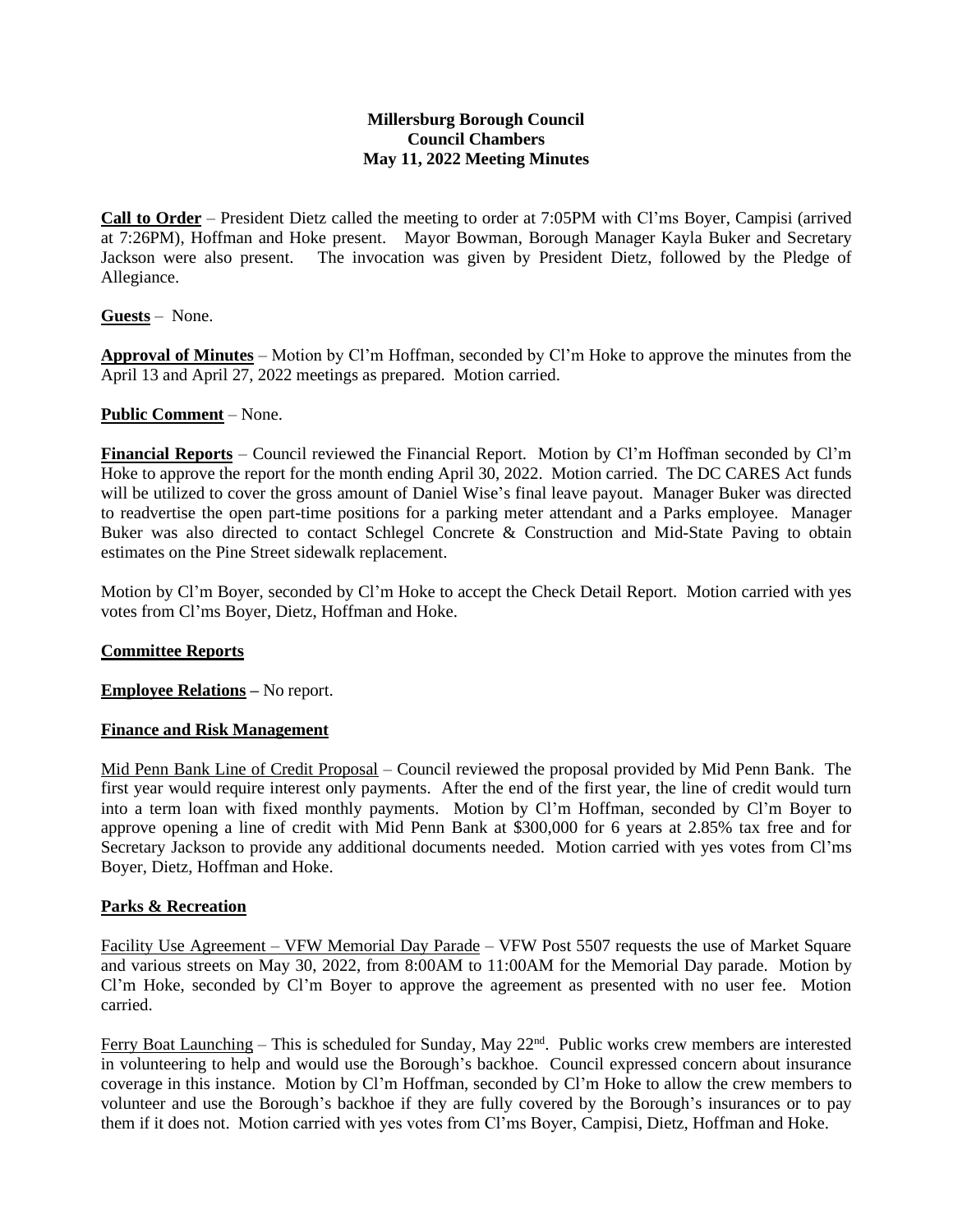# **Property**

Daniel Miller House Lease Renewal – Connie Deibler wishes to continue as tenant. The new lease begins on June 1, 2022 and keeps the rent at \$75 per month plus utilities. Motion by Cl'm Hoffman, seconded by Cl'm Hoke to approve the lease at \$75 per month plus utilities. Motion carried.

### **Public Safety**

President Dietz called an executive session at 7:45PM for personnel reasons. The meeting came back into regular session at 8:24PM.

Daniel Wise Gap Insurance – Mr. Wise's health insurance coverage through the Borough will end on May 31, 2022. Council reviewed two sample month-to-month plans. Motion by Cl'm Hoffman, seconded by Cl'm Hoke to forward the plan specifications for Capital Blue Cross Gold PPO 2150/10/20 medical plan to Solicitor Kerwin to share with the Police Bargaining Unit's Attorney and to follow Solicitor Kerwin's advice for retirement benefit documentation. Motion carried with yes votes from Cl'ms Boyer, Campisi, Dietz, Hoffman and Hoke.

### **Streets**

R.W. Maust Garage Invoice No. 10375 – The invoice for the 2002 truck crossmember repair came in over the amount previously approved by Council. Motion by Cl'm Boyer, seconded by Cl'm Hoke to approve payment to R.W. Maust Garage for \$1,251.07. Motion carried with yes votes from Cl'ms Boyer, Campisi, Dietz, Hoffman and Hoke.

R.W. Maust Garage Estimate for 2002 Truck Spreader Replacement – Council reviewed the estimate for \$4,252.87. Motion by Cl'm Hoffman, seconded by Cl'm Hoke to approve up to \$5,000 to replace the spreader and to pay this expense from Liquid Fuels funds. Motion carried with yes votes from Cl'ms Boyer, Campisi, Dietz, Hoffman and Hoke.

R.W. Maust Garage Estimate for 2017 Truck Spreader Repair – Council reviewed the estimate for \$2,626.39. Motion by Cl'm Hoffman, seconded by Cl'm Hoke to approve up to \$3,500 to repair the spreader and to pay this expense from Liquid Fuels funds. Motion carried with yes votes from Cl'ms Boyer, Campisi, Dietz, Hoffman and Hoke.

Handicapped Parking Request – 503 Moore Street – Manager Buker reported that she received this request and recommends approval. Motion by Cl'm Hoffman, seconded by Cl'm Boyer to approve the application, contingent upon receiving consent from the property owner. Motion carried.

**Economic Development** – President Dietz reported that the Cherry Blossom festival was held on May 7<sup>th</sup>. Cl'm Hoke added that Manager Buker handled things well.

### **Millersburg Area Ambulance Association Ad Hoc Committee** – No report.

### **Mayor's Report**

PA State Mayor's Association Annual Conference – Mayor Bowman requested permission to attend the conference in July. Motion by Cl'm Hoke, seconded by Cl'm Hoffman to approve the \$250 registration fee for Mayor Bowman as requested and to pay this expense from the Council training line item in the budget. Motion carried with yes votes from Cl'ms Boyer, Campisi, Dietz, Hoffman and Hoke.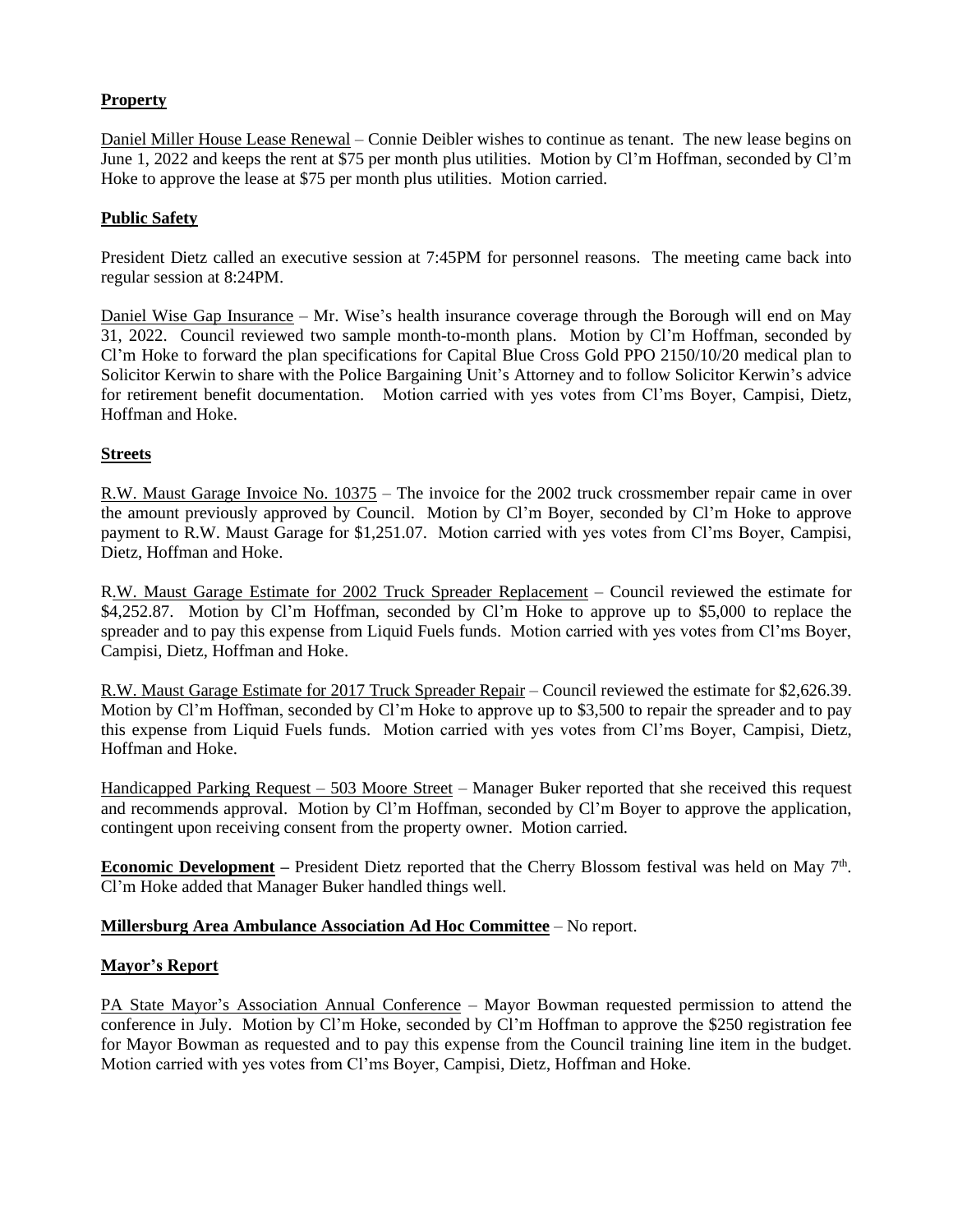### **Manager's Report**

Written monthly report was provided to all Cl'ms. Regarding the Keystone grant, none of Gannet Fleming's engineering services invoices will be covered because DCED does not consider work done under a contract started before the grant period to be eligible, even if the work done falls within the grant period. Council approved moving the \$25,000 of the Keystone Grant previously allocated for engineering services to the allocation for construction costs. As a result of the reallocation the Borough will need to pay for engineering services with priority being given to other grants or Liquid Fuels funds. Regarding renewing our SAM account, Manager Buker is attempting to obtain a copy of the Borough's Articles of Incorporation from the PA Department of State. She will continue to work on this.

Cl'm Hoke questioned when pothole repairs will begin. Manager Buker will instruct the Crew Leader to move on to pothole repair and line painting as soon as they are finished up on the Seal Street sinkhole.

**Engineer's Report** – Written monthly report was provided to all Cl'ms.

**Code Enforcement Officer's Report –** Written report was provided to all Cl'ms. Manager Buker reported that the owner of 313 Market Street has received approval to have two trees removed and is aware that she must replant. Regarding the tree removal, Manager Buker advised Council to expect to see a street closure request for Center Street on the June Council meeting agenda.

# **Unfinished Business**

Borough Ordinance No. 3-22 – Main Street District Zoning Overlay – Council reviewed the final draft which included Council's prior feedback. The Public Hearing was set for June  $8<sup>th</sup>$  at 6:30PM. Motion by Cl'm Boyer, seconded by Cl'm Hoke to advertise Borough Ordinance No. 3-22 and the Public Hearing once in the Citizen Standard. Motion carried with yes votes from Cl'ms Boyer, Campisi, Dietz, Hoffman and Hoke.

Public Notice – Main Street District Zoning Overlay – Council reviewed Manager Buker's draft letter to the affected property owners. Motion by Cl'm Hoffman, seconded by Cl'm Hoke to approve the letters with noted changes. Motion carried with yes votes from Cl'ms Boyer, Campisi, Dietz, Hoffman and Hoke.

Post Signage – Main Street District Zoning Overlay – Council reviewed the sample poster. Motion by Cl'm Hoffman, seconded by Cl'm Hoke to approve the signage with changes. Motion carried.

Workers Compensation Leave Policy – Secretary Jackson provided feedback on the draft as prepared by Manager Buker. President Dietz directed that the policy be re-worked.

North & Boyd Street Stop Sign – The end of the ninety-day trial period is approaching. Motion by Cl'm Hoffman, seconded by Cl'm Hoke to create an ordinance amendment to make the sign permanent and to advertise the ordinance for adoption at the June 8<sup>th</sup> Council meeting. Motion carried with yes votes from Cl'ms Boyer, Campisi, Dietz, Hoffman and Hoke.

### **New Business**

Heim's Disposal Service, Inc. Clean Up Day Invoice – Council reviewed the invoice for \$2,126.73 for delivery of the cans and disposal. Motion by Cl'm Hoffman, seconded by Cl'm Hoke to approve payment to Heim's Disposal for \$2,126.73 for the Clean-Up Day expense. Motion carried with yes votes from Cl'ms Boyer, Campisi, Dietz, Hoffman and Hoke.

**Communications** – Council reviewed the listing. There was nothing requiring Council action. Regarding the Borough's request for Millersburg Area School District to cover a shortfall in the funds needed to pay the invoice for security camera installation at MYO Park, Dan Troutman had made a request. President Dietz